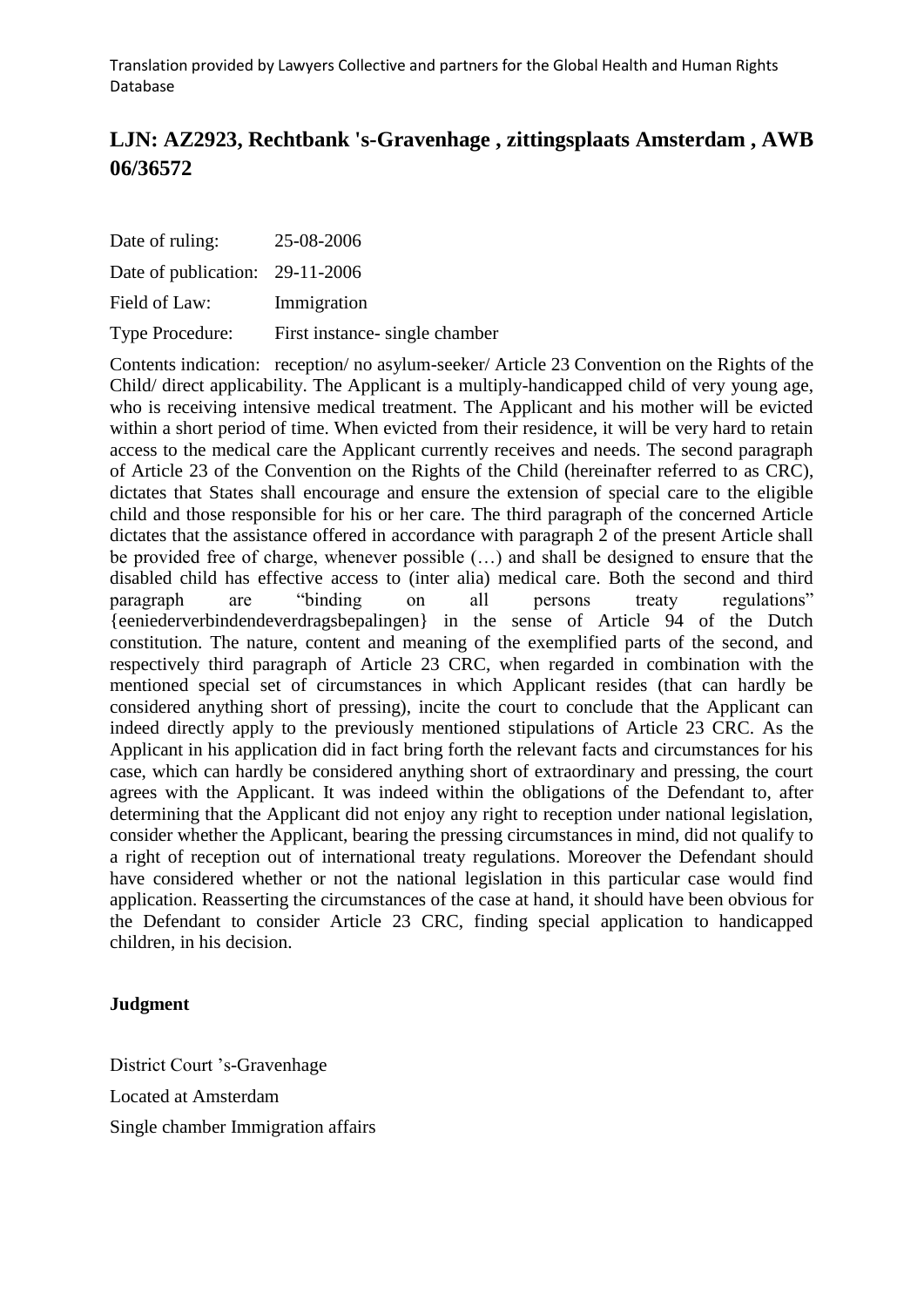## Judgement

Article 8:70 of the General Administrative Law Act {Algemene Wet Bestuursrecht hereinafter reffered to as GALA}

*Juncto* Article 71 of the *Aliens Act* 2000 { Vreemdelingenwet 2000}

Reg. nr. AWB 06/36572

V-nr. 270.298.4910

Parties to the main proceedings: [Applicant], born [date of birth] 2005, of Nigerian nationality, residing in [city of residence], plaintiff,

Procedural representative: mr. F. Kiliς, attorney-at-law located in Amsterdam

Against: the Central Agency for the Reception of Asylum Seekers {CentraalOrgaanopvangAsielzoeker}, Defendant,

Procedural representative: Mr. M. Kouskoussouzi, employee of the Section judicial affairs of Defendant.

## I.PROCEDURE

1. By letter of the  $9<sup>th</sup>$  of June 2006 the Applicant requested an extension of reception.

2. By appeal to the court of the  $28<sup>th</sup>$  of July 2006 the Applicant on the basis of Article 3a of the Act Central Agency for the Reception of Asylum Seekers {Wet CentraalOrgaanopvangAsielzoekers} instigated proceedings against the unjustifiable delay of a decision on the previous request of the 9<sup>th</sup> of June 2006. By decision of  $8<sup>th</sup>$  of August 2006, the Defendant denied the request for reception. The appeal to the court on the  $28<sup>th</sup>$  of August 2006 is, on grounds of Article 6:20, fourth paragraph, of the GALA, held to be aimed against the decision on the  $8<sup>th</sup>$  of August 2006. The claims for appeal were submitted on the  $16<sup>th</sup>$  of August 2006.

3: The investigation in session occurred on the  $18<sup>th</sup>$  of August 2006. The Applicant has at that place made an appearance in person - legally represented by his mother –, and assisted by Mr. I.M. Hagg, a fellow partner of the procedural representative. The Defendant has been represented by previously mentioned procedural representative of his own.

# II. AS TO THE FACTS AND CIRCUMSTANCES OF THE CASE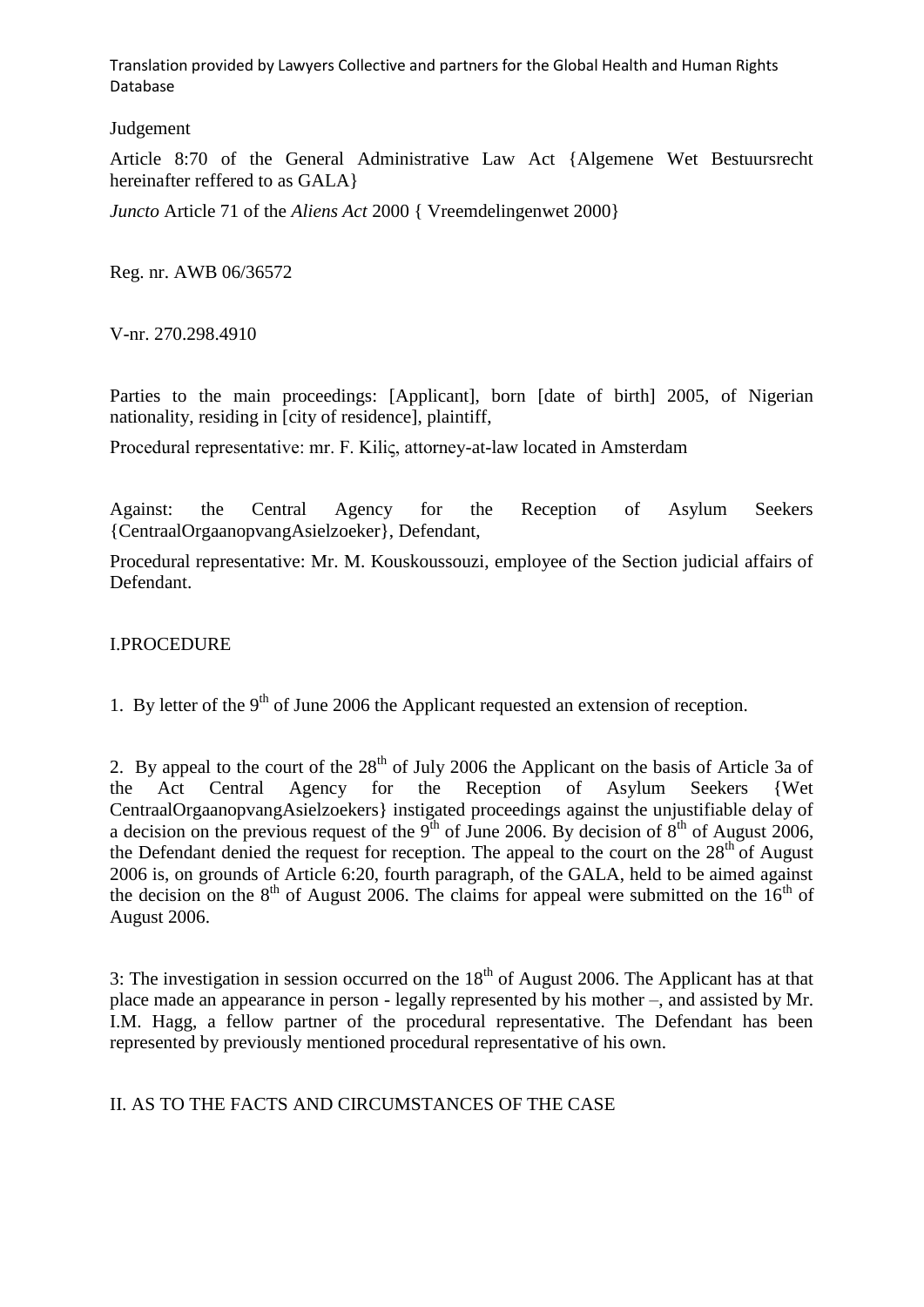The court will assume in the assessment of this case the following by parties' left undisputed facts and circumstances.

1: According to a report of the Bureau of Medical Advisement { BureauMedischeAdvisering} dated the  $19<sup>th</sup>$  of July 2006 and filed in the procedural documents; the Applicant suffers from Down syndrome, moreover has a congenital heart defect, and a delayed thyroid disorder and muscle weakness, which is causing him occasional impaired breathing. The Applicant is being treated by a pediatrician for the delayed thyroid disorder. In the treatment by a pediatrician an accurate monitoring takes place by way of blood analysis. Thyraxmedication also takes place. For the heart defect currently no treatment is taking place, although the Applicant has been put under supervision by a child cardiologist. In the absence of treatment of the thyroid disorder the Applicant's metabolism will gradually decline and cause a deterioration of physical and mental development. This is a gradual process of which the harmful effects will be mostly apparent in the long term.

2: By letter of the  $28<sup>th</sup>$  of June 2006 from Dr. Bosman, pediatrician/gastroenterologist, it has been reported that considering the Applicants' medical condition, extra care will be required.

3: Applicant has on the  $16<sup>th</sup>$  of March 2006 issued an application for the grant of a residence permit to conform to the restriction "Medical Treatment" {MedischeBehandeling}. This application for a residence permit has been denied due to a failure to pay the required fees. Protest has been raised against this denial, but the decision-making on this protest has yet to take place. On the  $12<sup>th</sup>$  of June 2006 the Applicant again issued an application for the grant of a residence permit to conform to the medical restriction.

4: By letter of the  $20<sup>th</sup>$  of April 2006 the Applicant requesed the Immigration and Naturalization Service {Immigratie- en Naturalisatiedienst} to grant him reception while making reference to the Interim Report Aliens Act implementation guidelines {TussentijdsBerichtVreemdelingencirculaire} 2001/31 (The court infers WBV 2005/60) with an analogue application of Article 64 of the Aliens Act 2000. On the  $22<sup>nd</sup>$  of May 2006 the Applicant filed a protest against the unjustified delay of taking a decision. By a letter of the same date a request was made for a provisional judgment. By judgment of the  $14<sup>th</sup>$  of June 2006 (AWB 06/2287) the summary trial judge of this court and division allowed the request and ordered the Defendant to forward the application to the Central Agency for the Reception of Asylum Seekers within 4 working days after the ruling of concerned judgment, together with the recommendation from the Bureau of Medical Advisement. By a decision of the  $2<sup>nd</sup>$  of August 2006 the Defendant denied the request for analogue application of Article 64 of the Aliens Act 2000. By a letter of the  $2^{nd}$  of August 2006 the Applicant's procedural representative reported that the protest henceforth will be directed against the decision of the  $2<sup>nd</sup>$  of August 2006 (AWB 06/36573). Moreover the summary trial judge asked the Applicant to change the initial claim of the Applicant's request for a provisional judgment in the sense that it now concerns a claim for the grant of reception within a three day timeframe instead. By current judgment, on the 25th of August 2006, the request for a provisional judgment is denied.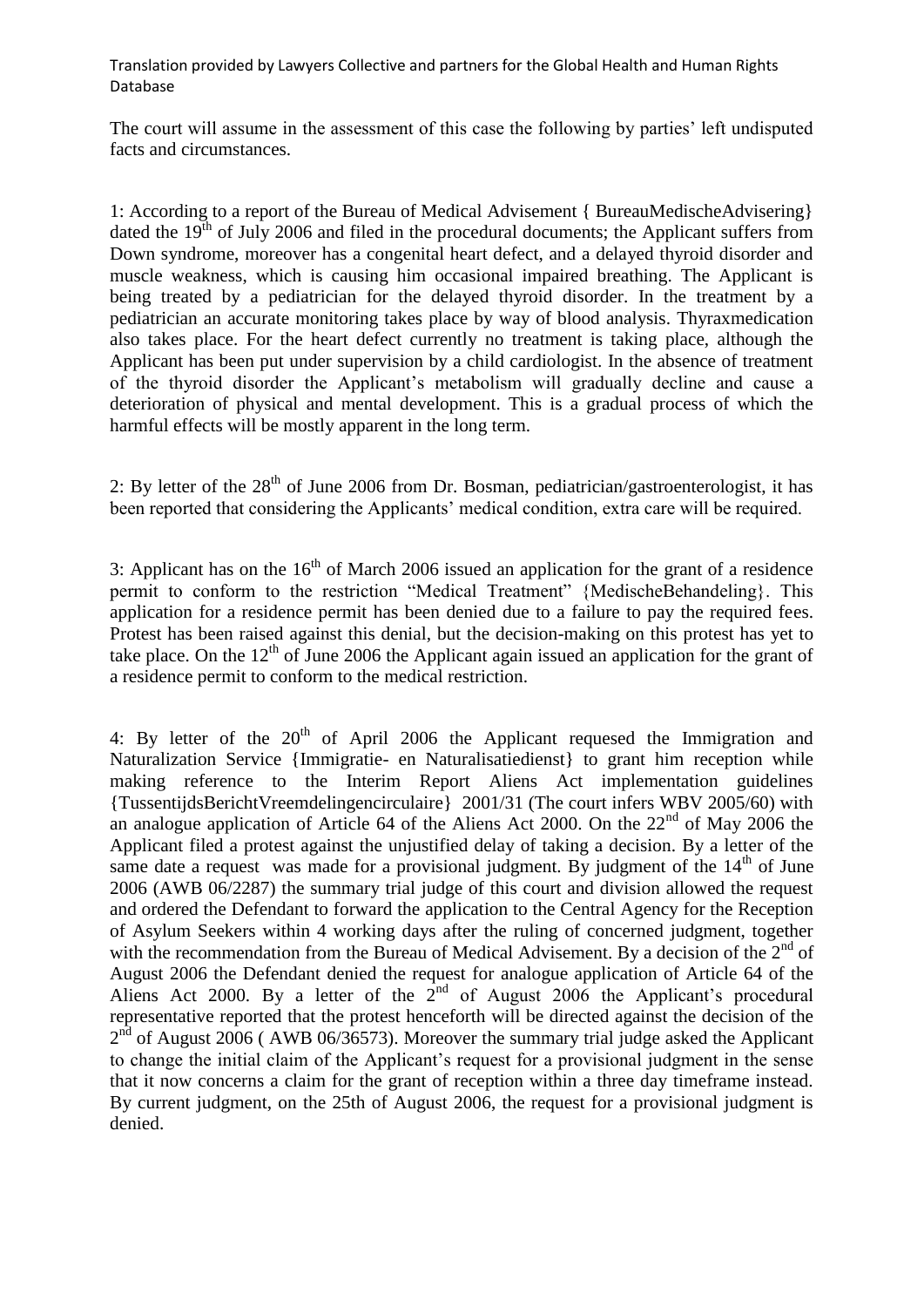5. Applicant and his mother are currently residing in an emergency reception that has been arranged by a church. This emergency reception is meant as a (highly) temporary solution. The Applicant and his mother will be left to live on the streets soon.

# III. CONSIDERATIONS

The Defendant argues that the Applicant does not belong toany of the categories of asylum seekers to whom reception is offered as stipulated in Article 3, second and third paragraph, of the Regulation Provisions Asylum Seekers and other categories of immigrants { Regelingverstrekkingenasielzoekers en anderecategorieënvreemdelingen } 2005 (hereinafter referred to as Regulation Provisions Asylum Seekers). The Applicant never issued an application for asylum and is therefore no asylum seeker, whereas the Central Agency for the Reception of Asylum Seekers only receives asylum seekers. The Aapplicant's residence permit for the purpose of "medical treatment" concerns a regular application and does not create a (new) right to reception. If the Applicants' appeal on his medical conditions is to be interpreted as an appeal on the inherent margin of appreciation aslaid down in Article 4:84 of the GALA; then the Defendant argues that the Regulation Provisions Asylum Seekers is a generally binding regulation and that deviation from said regulation is not possible by virtue of Article 4:84 of the GALA. The Defendant reported in session that the Applicant in his application did not appeal to the CRC. The Defendant did henceforth not act carelessly in the appealed decision by not showing that it had deliberated upon the question of whether or not the Applicant on account of this treaty possibly enjoyed a right to reception.

2. The Applicant brought the following statements forward in appeal –summarily-. The Defendant challenged the appealed decisiononly in relation to Article 1, first paragraph, *chapeau*, and under D, of the Regulation Provisions Asylum Seekers and neglected the stipulation of the 3<sup>rd</sup> Article, third paragraph, of the Regulation Provisions Asylum Seekers. The immigrant's expulsion is omitted on grounds of Article 64 of the *Aliens Act* 2000, is repeated in Article 3, third paragraph, sub f of the Asylum Seeker's Regulation Provisions with the categories mentioned in the first paragraph of Article 3. The Applicant appealed henceforth to the Convention on the Rights of the Child (CRC). In session this appeal has been further elaborated upon and brought forward as the appeal on abovementioned treaty especially focuses on Article 23, the Article that specifically relates to handicapped children. In the Applicant's understanding, in the appealed decision an unjustified lack of consideration has been given to his interest and incorrectly not regarded whether the Applicant on basis of this Article should have been, bypassing national legislation, offered reception or not.

3.1 The court holds the opinion that the first complaint of the Applicant fails.

To the Applicant it can notwithstanding be acceded that the Defendants' motivation in the appealed decision involving the challenge of the categories mentioned in Article 3 of the Regulation Provisions Asylum Seekers is very brief.

However, the fact remains that the Defendant in his last consideration of the appealed decision decided that the Applicant could not derive a right from the second nor third paragraph of Article 3 of the Regulation Provisions Asylum Seekers to reception, and thus that the Defendant indeed considered whether or not the Applicant could be classified under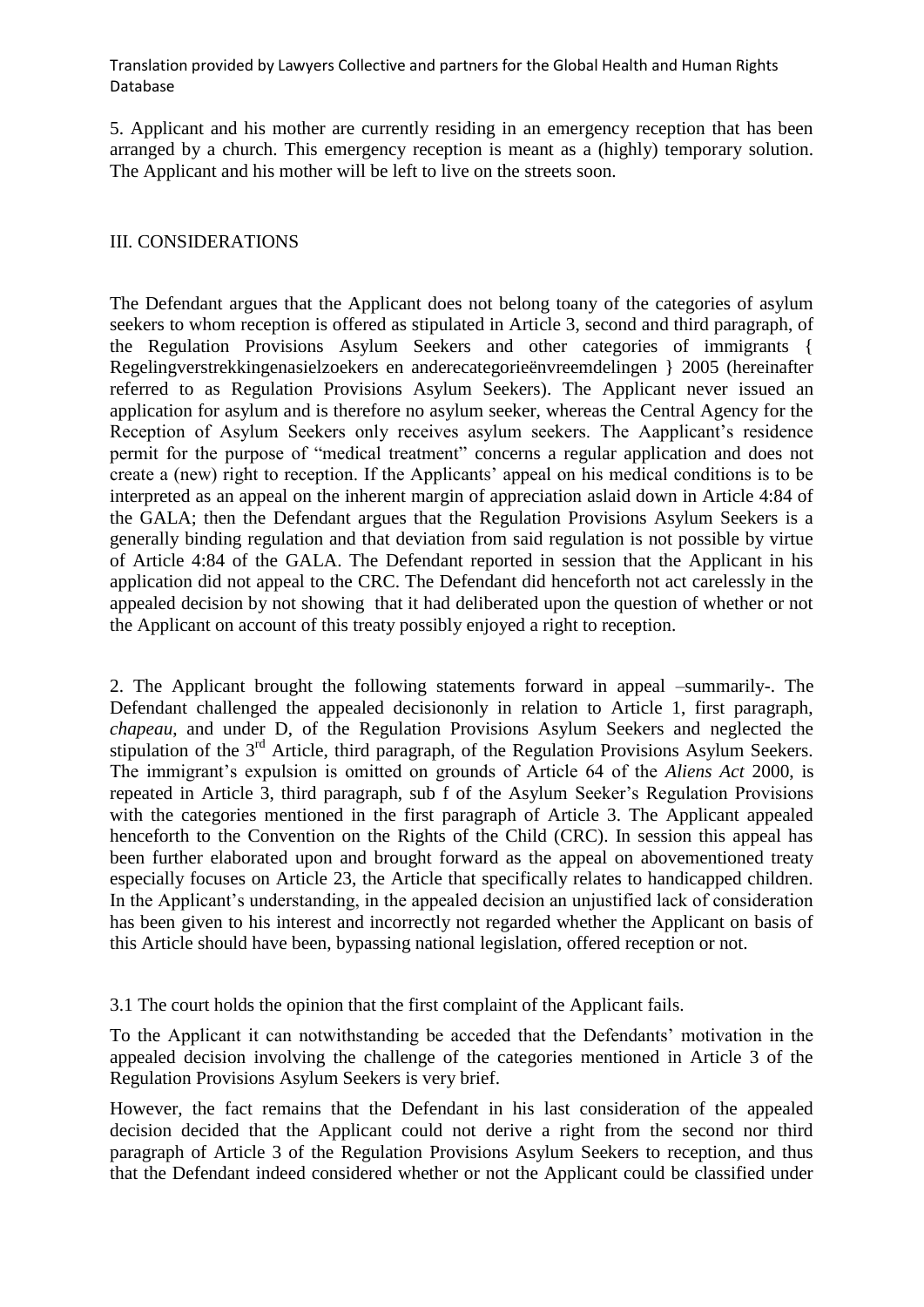the categories of persons described in the third paragraph of Article 3 of the Asylum seeker's Regulation Provisions. That the Defendant neglected the stipulations of Article 3 of the Regulation Provisions Asylum Seekers, cannot be acknowledged. Therefore the court is of the opinion that the Defendant decided on valid arguments that the Applicant does not derive a right to reception from the abovementioned stipulations of the Regulation Provisions Asylum Seekers. The Applicant is not nor has ever been an asylum seeker. At the time of formation of the appealed decision, the Immigration and Naturalization Service decided that it was out of the question that there was a situation analogous to Article 64 of the *Aliens Act* 2000. Moreover it was not claimed nor proven to be the case that the Applicant belongs to one of those other categories as mentioned in Article 3 Regulation Provision Asylum Seekers.

4.1 With regards to the Applicant's appeal to Article 23 of the CRC the court considers the following.

4.2. Article 23 of the CRC stipulates –insofar as applies here- :

1. States Parties recognize that a mentally or physically disabled child should enjoy a full and decent life, in conditions which ensure dignity, promote self-reliance and facilitate the child's active participation in the community.

2. States Parties recognize the right of the disabled child to special care and shall encourage and ensure the extension, subject to available resources, to the eligible child and those responsible for his or her care, of assistance for which application is made and which is appropriate to the child's condition and to the circumstances of the parents or others caring for the child.

3. Recognizing the special needs of a disabled child, assistance extended in accordance with paragraph 2 of the present Article shall be provided free of charge, whenever possible, taking into account the financial resources of the parents or others caring for the child, and shall be designed to ensure that the disabled child has effective access to and receives education, training, health care services, rehabilitation services, preparation for employment and recreation opportunities in a manner conducive to the child achieving the fullest possible social integration and individual development, including his or her cultural and spiritual development.

4.3 As the court understands it, the stipulations of the second paragraph of Article 23 of the CRC, which dictates that States should guarantee and encourage that the handicapped child and those responsible for his care will receive special care, together with the third paragraph which dictates that the offered care (mentioned in the second paragraph) - whenever possible – shall be provided free of charge and, that said care shall be designed to ensure that the disabled child has effective access to *inter alia* health care; are both binding on all persons treaty regulations in the sense of Article 94 of the Dutch Constitution. It here concerns an unconditional, concrete, imperative and results-orientated formulation of an obligation for the State to make sure that handicapped children in cases in which a request for assistance is made, effectively receive that assistance they require, which befits the situation, regarding the capabilities and condition of the child. Moreover this assistance – whenever possible- should be provided free of charge, and furthermore be designed to ensure that there is effective access to health care.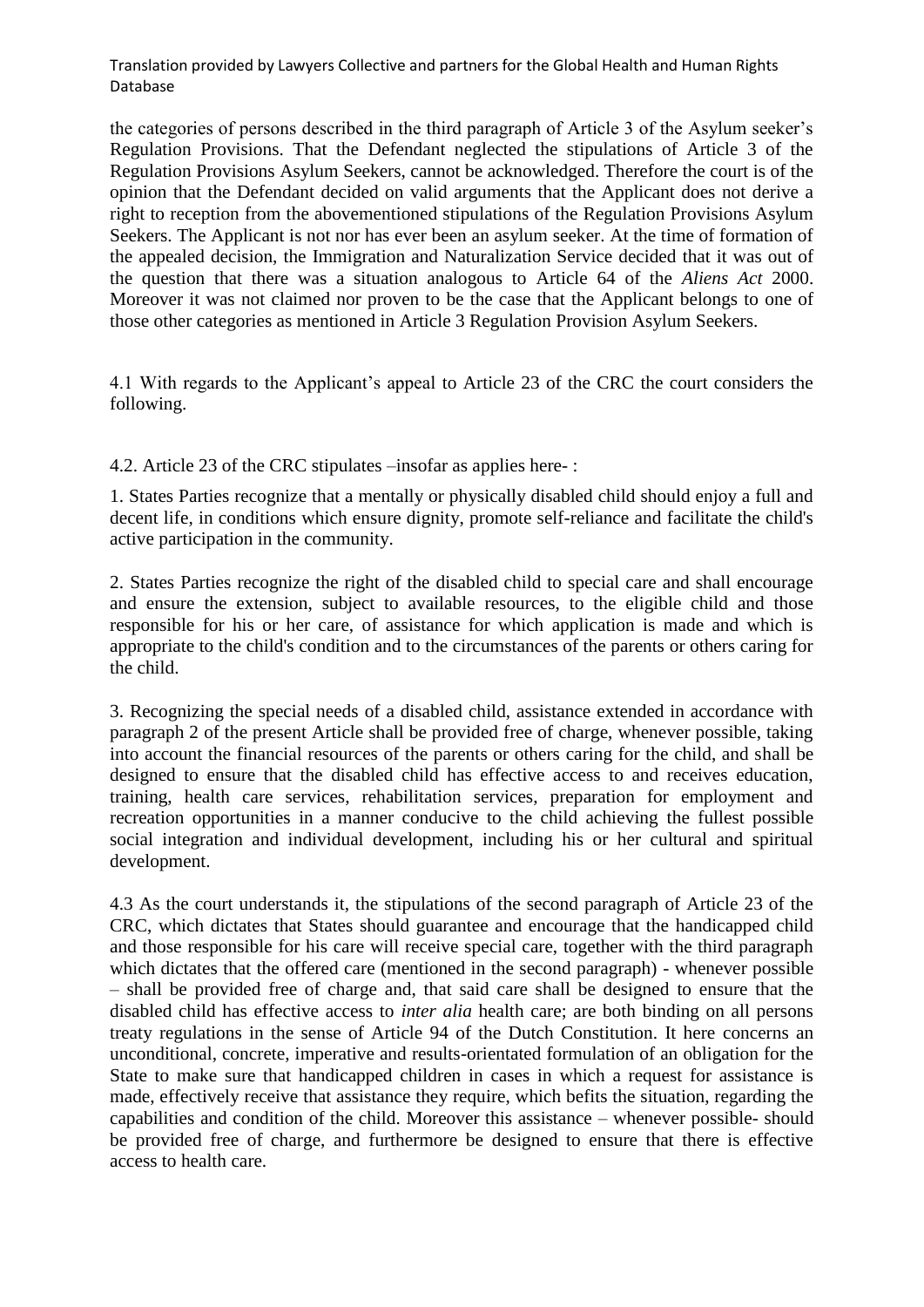4.4 The court considers, referring to the above mentioned in Section 2 admitted facts and circumstances (as to the facts and circumstances of the case), that it is not disputed that the Applicant is a multiply-handicapped very young child who receives intensive medical treatment. The Applicant and his mother are bound to end up on the streets soon. From that situation it will be difficult to maintain access to the medical care that the Applicant currently receives and requires.

4.5 Nature, content and meaning of the in Section 4.3 described stipulations of the second and third paragraph of Article 23 of the CRC, considered in context within the Section 4.4 mentioned special conditions wherein the Applicant resides; (which can hardly be defined anything short of pressing) bring the Court to the conclusion that Applicant can directly appeal to the mentioned stipulations of Article 23 of the CRC.

5. The Applicant complained that the Defendant in the appealed decision unrightfully neglected to consider the question of whether the Applicant should not after all, in spite of national legislation, in the light of Article 23 of the CRC, be granted reception. It must be conceded to the Defendant that the Applicant in his application of the  $9<sup>th</sup>$  of June 2006 did not explicitly bring forward Article 23 of the CRC per se. However the Applicant pointed out in his application that he was multiply-handicapped and the subsequent consequences of being such, and also brought forward that he is of the opinion that on grounds thereof his case renders a necessity to reception. Because the Applicant in fact brought forward the relevant facts and circumstances for his appeal on this (which can hardly be defined anything short of pressing), the court agrees with the Applicant. Therefore it was indeed an obligation of the Defendant to consider, after assessing that the Applicant did not enjoy a right to reception according to national legislation, whether or not the Applicant, looking at the pressing circumstances, on the grounds of international treaty regulations could derive a right to reception. An acknowledgement that national legislation in this particular instance should be left out of application should have been subsequent to this consideration. Bearing in mind the circumstances of the case at hand it should have been evident to include Article 23 of the CRC, which applies specifically to handicapped children, into the decision-making. Because the Defendant neglected to do so, the court agrees with the Applicant that the appealed decision is not based on a thorough preparation and is lacking a decent motivation.

6. The previous statements lead to the conclusion that the appealed decision was formed contrary to the Articles 3:2 and 3:46 of the GALA. Henceforth the appeal will be declared as well-founded, the appealed decision terminated and ruled that Defendant should take a new decision with due regard to this judgment. Bearing in mind the medical situation of the Applicant, the court determines that the Defendant is to take a new decision within a week.

7. Considering the aforementioned, there is moreover cause to condemn the Defendant as a wronged party so costs and expenses that the Applicant was reasonably incurred as a necessary consequence of the processing of his appeal are ordered. These costs are on basis of what is decided in the Act procedural costs public law { Besluit process kostenbestuurs recht} determined to be  $\epsilon$  644,-- as costs of issued legal council (1 point for the appeal, 1 point for apparition in court; value per point  $\epsilon$  322,--, multiplying factor 1).

III. FOR THESE REASONS THE COURT,